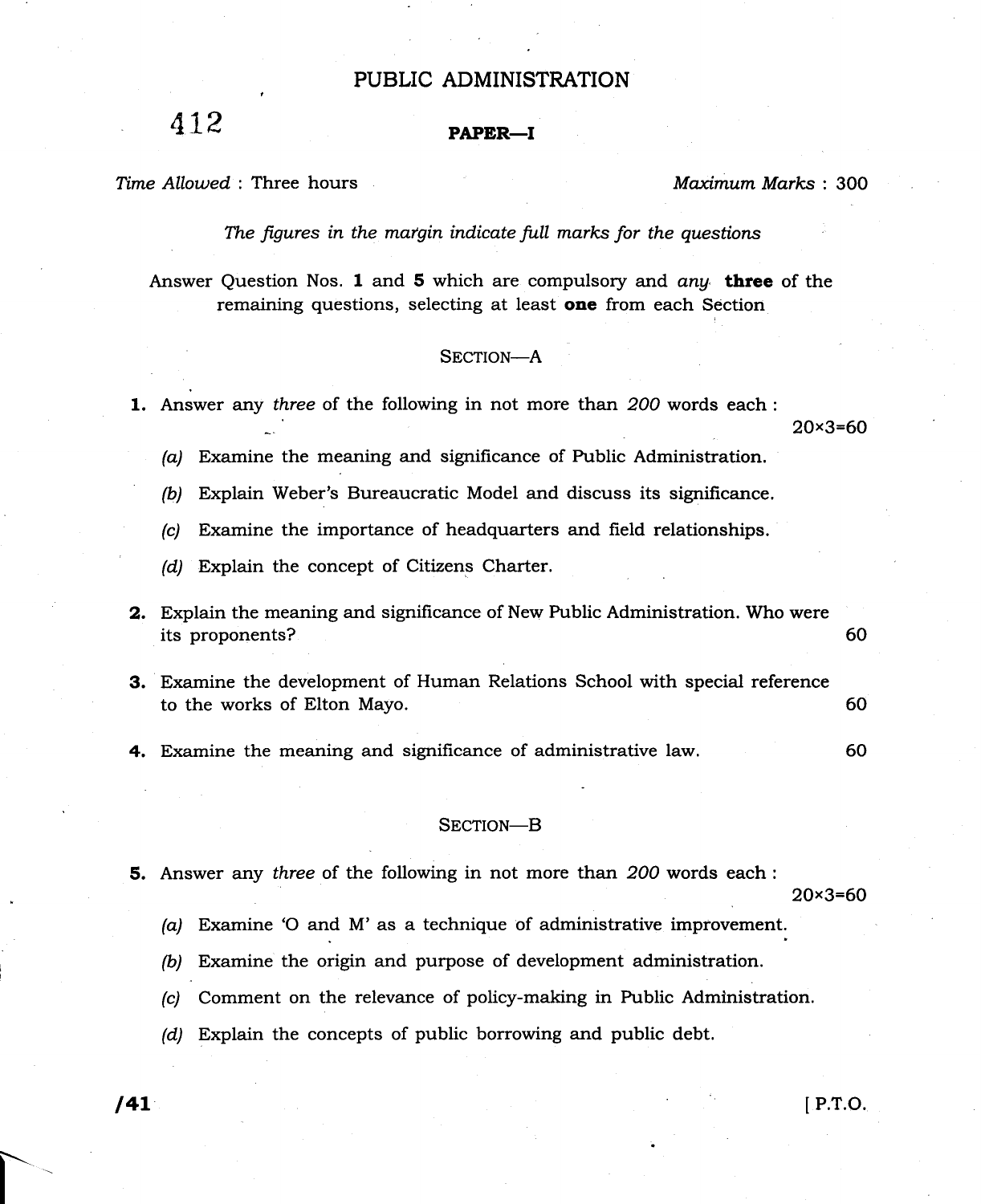- 6. Examine the meaning, nature and scope of Comparative Public Administration. 60
- 7. Explain the meaning of administrative reforms and comment on the need for reforms in administration. 60
- 8. Examine the objectives of personnel administration and comment on the importance of human resource development in administration. 60

\*\*\*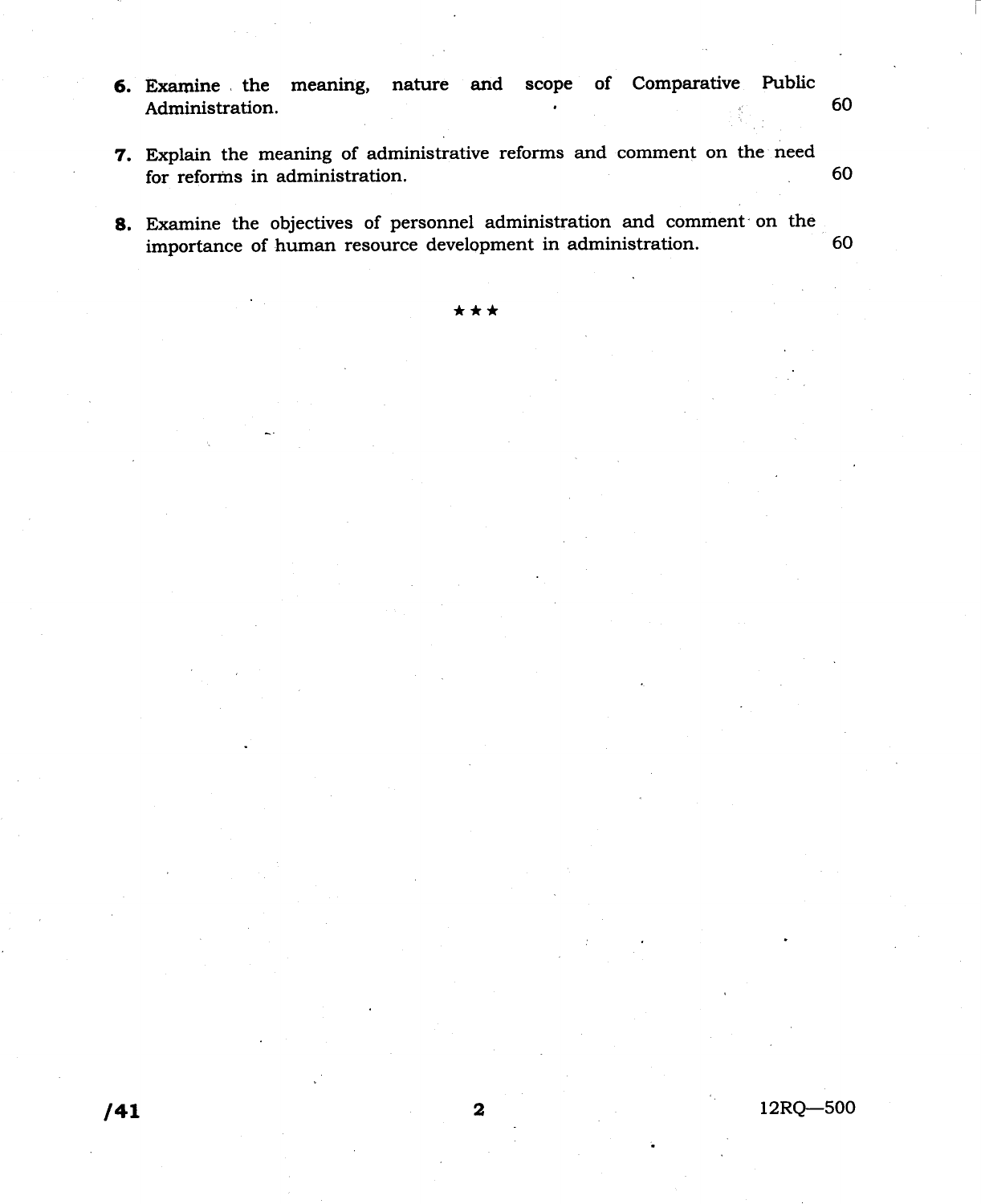# PUBLIC ADMINISTRATION

302

## PAPER-II

Time Allowed : Three hours Maximum Marks : 300

The figures in the margin indicate full marks for the questions

Candidates should answer Question Nos. 1 and 5 which are compulsory and other three of the remaining questions, selecting at least one from each Section

#### SECTION-A

1. Answer any three of the following in not more than  $200$  words each :  $20\times3=60$ 

(a) Examine the impact of the British legacy on the evolution of Indian Administration.

(b) Comment on the working of the National Human Rights Commission.

(c) Examine the relationship between the President and the Prime Minister.

(d) Comment on the role and functions of the Sub-Divisional Officer.

2, Examine the ideological framework of the Indian Constitution and its value premises. 60

- 3. Examine the role of Cabinet Secretariat in the Central Government. <sup>60</sup>
- 4. Examine the structure and functions of Panchayati Raj and Urban Local Government as per the 73rd and 74th Constitutional Amendments. <sup>60</sup>

#### SECTION-B

- 5. Answer any three of the following in not more than 200 words each : 20×3=60
	- (a) Examine the Constitutional provisions relating to All-India Services
	- (b) Examine the role of CAG in the control of Public Expenditure.
	- (c) Comment on the administrative reforms in India since Ind'ependence.
	- (d) Comment on the role of NDC in planning.